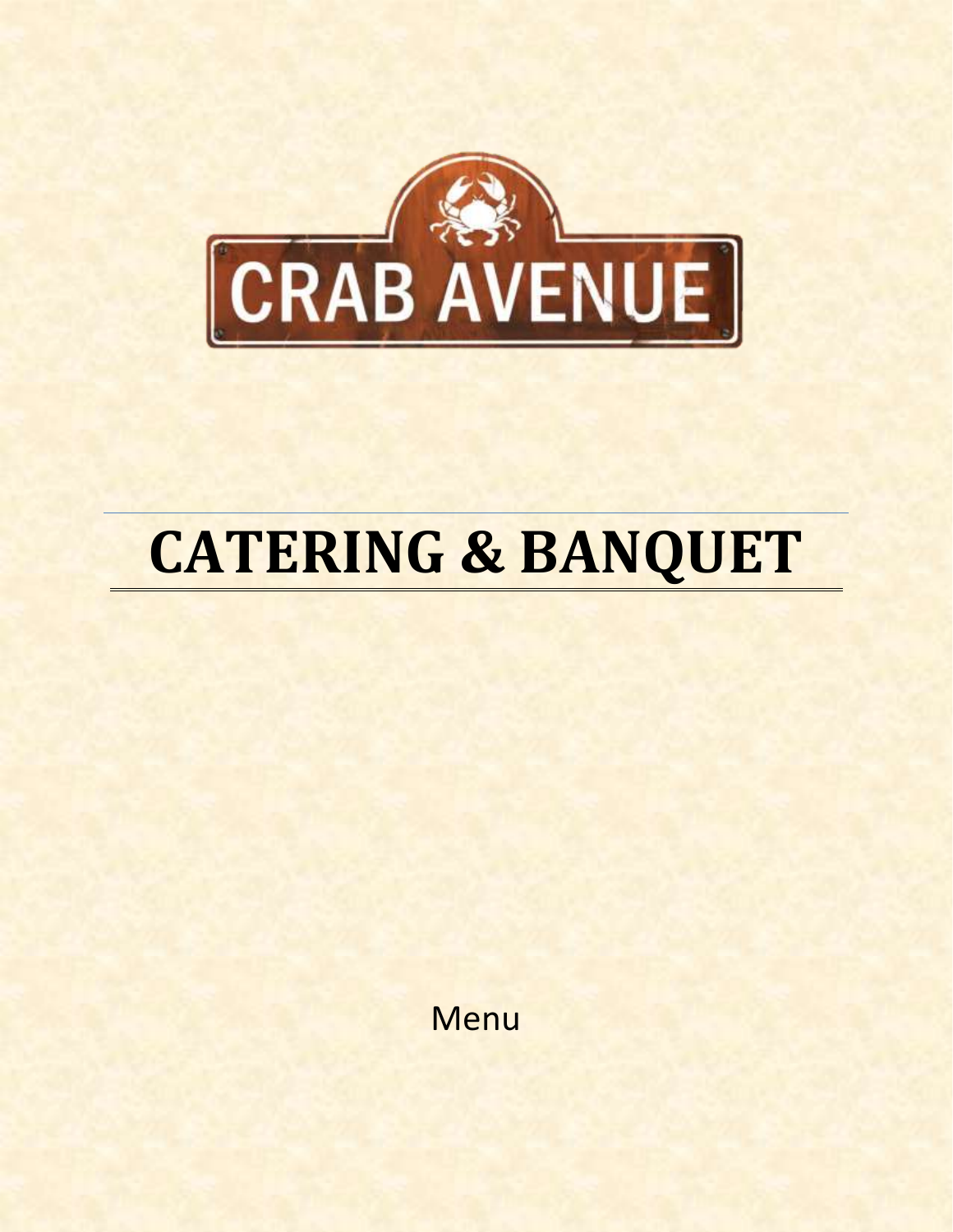## **SOUPS**

- New England Clam Chowder Soup 30<sup>.95</sup> 30<sup>.95</sup> 78<sup>.95</sup><br>• Mushroom Soup 24<sup>.95</sup> 29.<sup>95</sup>
- Mushroom Soup 24<sup>.95</sup> 59<sup>.95</sup>

## **SALADS**

|                           | <b>Serving Four</b> | <b>Serving Ten</b> |
|---------------------------|---------------------|--------------------|
| • Mix Green Salad         | $21^{.95}$          | 49.95              |
| • Caesar Salad            | 22.95               | $52^{.95}$         |
| • Grilled Vegetable Salad | 24.95               | $56^{.95}$         |

**Serving Four Serving Ten**

o Seasoned grilled asparagus, zucchini, eggplant, tomato, mushrooms, onions

|           | <b>APPETIZERS &amp; SIDE DISHES</b>                          |                     |                    |
|-----------|--------------------------------------------------------------|---------------------|--------------------|
|           |                                                              | <b>Serving Four</b> | <b>Serving Ten</b> |
|           | <b>Garlic Bread</b>                                          | $19^{.95}$          | 39.95              |
| $\bullet$ | <b>Mashed Potatoes</b>                                       | $17^{.95}$          | 37.95              |
| $\bullet$ | <b>French Fries</b>                                          | $17^{.95}$          | 37.95              |
| $\bullet$ | <b>Cajun French Fries</b>                                    | 19.95               | 39.95              |
| $\bullet$ | <b>Chicken Wings</b>                                         | 38.95               | 84.95              |
| $\bullet$ | <b>Boneless Chicken Wings</b>                                | 35.95               | $76^{.95}$         |
|           | <b>Fried Calamari Rings and French Fries</b>                 | 28.95               | 69.95              |
|           | <b>Fried Calamari Rings and Sweet Potato Fries</b>           | 29.95               | 71.95              |
|           | <b>Mix Fried Basket</b>                                      | 28.95               | 69.95              |
|           | Fried okra, onion rings, French fries, battered<br>$\Omega$  |                     |                    |
|           | Mushrooms, jalapeno poppers and tater tots                   |                     |                    |
|           | <b>Mix Seafood Basket</b>                                    | $39^{.95}$          | 84.95              |
|           | Fried Shrimp, Calamari, Cod bites, Scallops<br>$\circ$       |                     |                    |
|           | <b>Fried Okra and Spicy Cauliflower</b>                      | $27^{.95}$          | 63.95              |
| $\bullet$ | <b>Grilled Vegetable Plate</b>                               | 23.95               | $53^{.95}$         |
|           | Seasoned grilled asparagus, zucchini, eggplant,<br>$\circ$   |                     |                    |
|           | tomato, mushrooms, onions                                    |                     |                    |
|           | Sautéed Vegetable                                            | $21^{.95}$          | 48.95              |
|           | Vegetables include broccoli, cauliflower, carrot,<br>$\circ$ |                     |                    |
|           | Zucchini, corn, onions, bell pepper                          |                     |                    |
|           | <b>Rice</b>                                                  | $10^{.95}$          | $25^{.95}$         |
|           | <b>White or Brown Rice</b><br>$\circ$                        |                     |                    |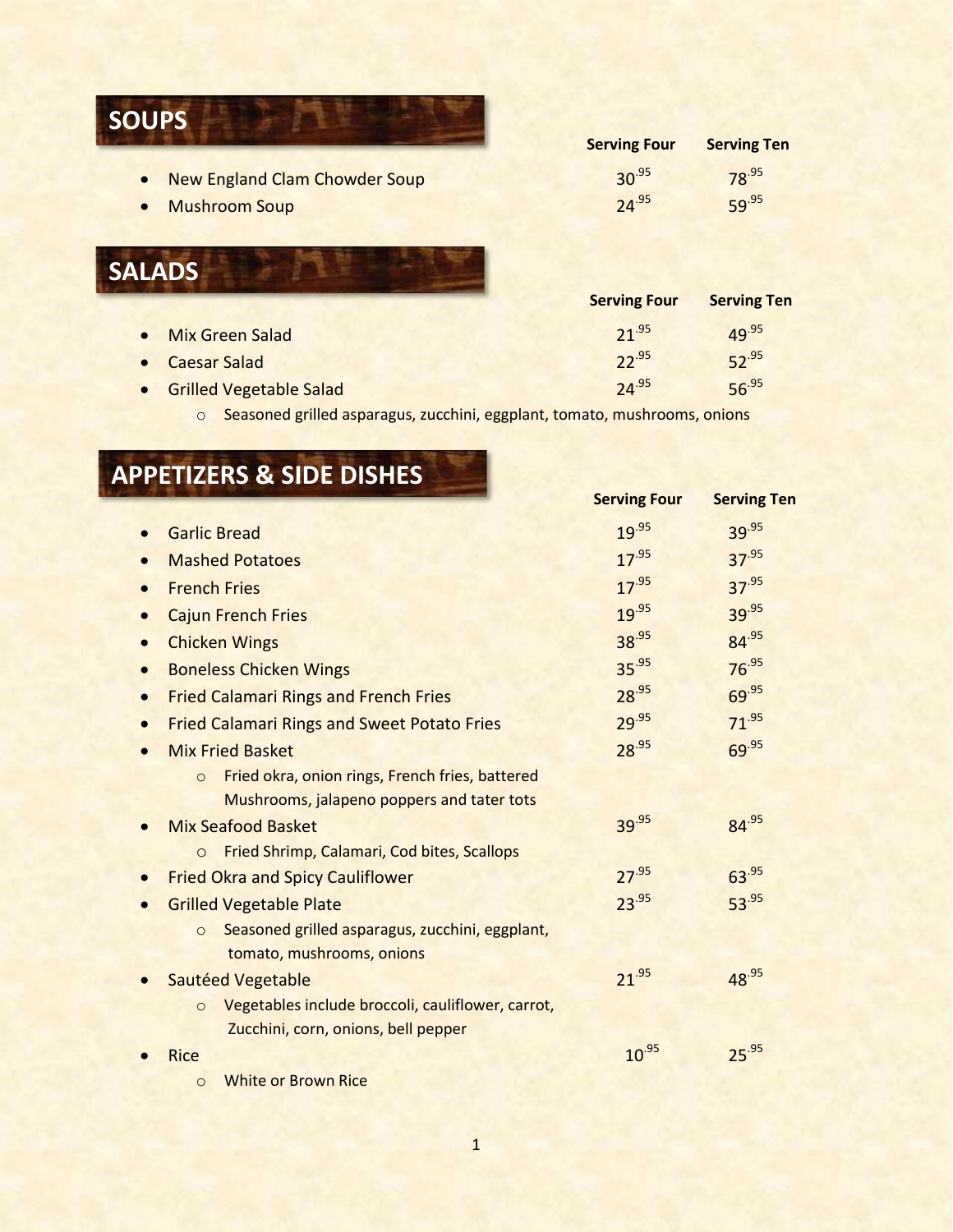**Jambalaya Rice 59.95** 

.<sup>95</sup> 137<sup>.95</sup>

o A mix of shrimp, sausage, vegetable and rice,

topped with grilled chicken in crab avenue special sauce.

| <b>GRILLED</b>                                                 |                     |                    |  |  |
|----------------------------------------------------------------|---------------------|--------------------|--|--|
|                                                                | <b>Serving Four</b> | <b>Serving Ten</b> |  |  |
| • Grilled Shrimp                                               | 79.95               | 183.95             |  |  |
| • Grilled Salmon                                               | 72.95               | $167^{.95}$        |  |  |
| • Grilled Mahi-mahi                                            | 72.95               | $167^{.95}$        |  |  |
| <b>Grilled Catfish</b><br>$\bullet$                            | 63.95               | 147.95             |  |  |
| <b>Grilled Tilapia</b><br>$\bullet$                            | $59^{.95}$          | $137^{.95}$        |  |  |
| • Grilled Chicken Breast                                       | $59^{.95}$          | $137^{.95}$        |  |  |
| <b>Rib Eye Steak with Mushroom Sauce</b><br>$\bullet$          | $81^{.95}$          | 189.95             |  |  |
| <b>Filipino Beef Steak (ask for availability)</b><br>$\bullet$ | $80^{.95}$          | 186.95             |  |  |

**FRIED**

|                                                          | <b>Serving Four</b> | <b>Serving Ten</b> |
|----------------------------------------------------------|---------------------|--------------------|
| <b>Fried Items come with a side of free French Fries</b> |                     |                    |
| • Fried Chicken Breast                                   | $55^{.95}$          | 128.95             |
| • Fried Butterflied Shrimp                               | $62^{.95}$          | 144.95             |
| • Fried Popcorn Shrimp                                   | $62^{.95}$          | $144^{.95}$        |
| • Fried Shrimp and Cod fish                              | $59^{.95}$          | $137^{.95}$        |
| • Fried Shrimp and Catfish                               | $59^{.95}$          | $137^{.95}$        |
| • Fried Shrimp and Calamari                              | $62^{.95}$          | 144.95             |
| <b>Fried Tilapia</b>                                     | $54^{.95}$          | $126^{.95}$        |
| <b>Fried Cod Fish</b>                                    | $58^{.95}$          | 135.95             |
| <b>Fried Catfish</b>                                     | $58^{.95}$          | $135^{.95}$        |



• Alfredo Pasta with Topping

| <b>Serving Four</b> | <b>Serving Ten</b> |  |
|---------------------|--------------------|--|
| $55^{.95}$          | 129.95             |  |

o With a choice of topping: Chicken, Shrimp, Beef, Salmon, Clams, Mussels, or Vegetables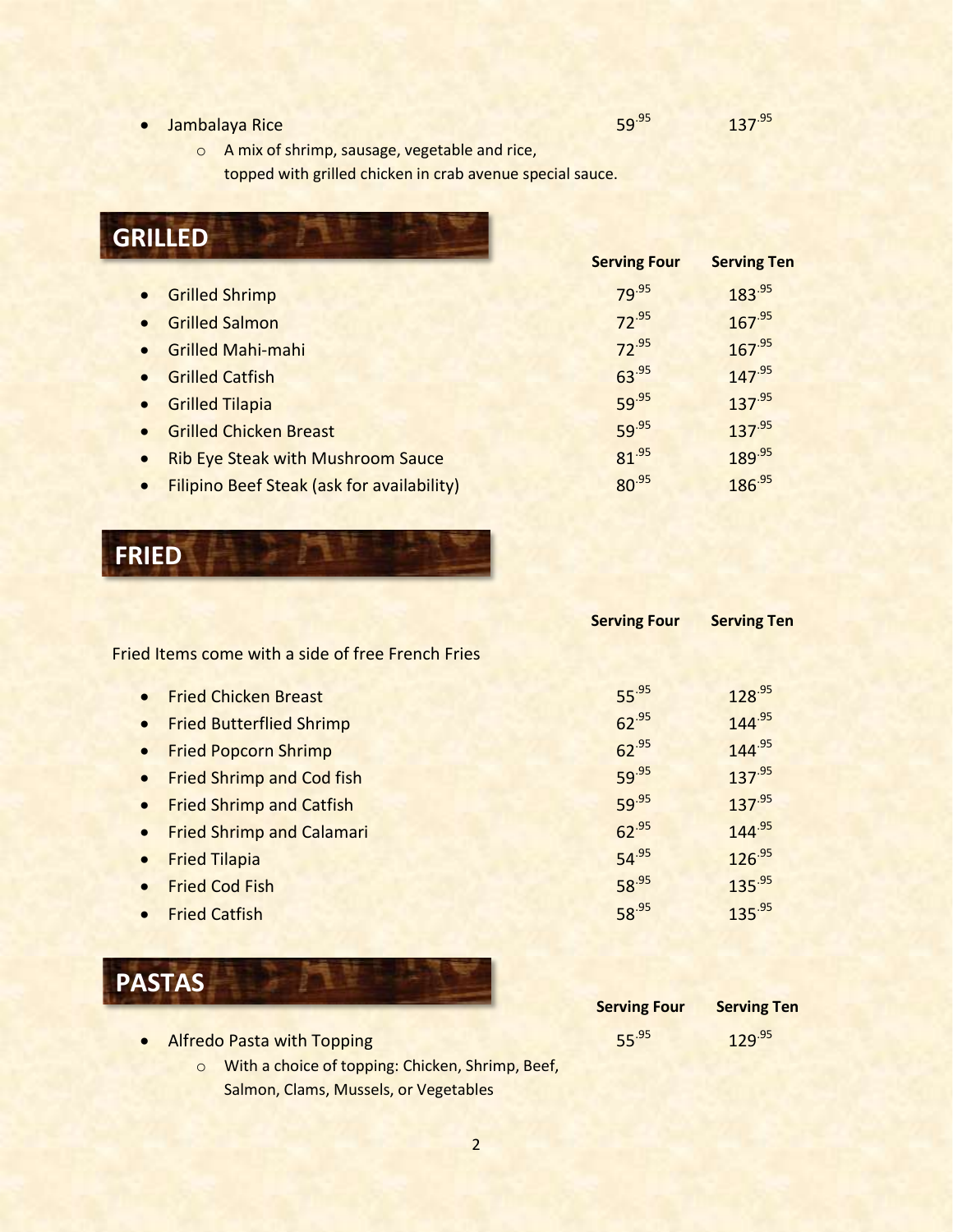|           |         | <b>Marinara Pasta with Topping</b>                  | $55^{.95}$ | 129.95      |
|-----------|---------|-----------------------------------------------------|------------|-------------|
|           | $\circ$ | With a choice of topping: Chicken, Shrimp, Beef,    |            |             |
|           |         | Salmon, Clams, Mussels, or Vegetables               |            |             |
|           |         | <b>Garlic and Basil Pasta with Topping</b>          | $55^{.95}$ | $129^{.95}$ |
|           | $\circ$ | With a choice of topping: Chicken, Shrimp, Beef,    |            |             |
|           |         | Salmon, Clams, Mussels, or Vegetables               |            |             |
| $\bullet$ |         | <b>Creamy Pesto Pasta with Topping</b>              | $55^{.95}$ | 129.95      |
|           | $\circ$ | With a choice of topping: Chicken, Shrimp, Beef,    |            |             |
|           |         | Salmon, Clams, Mussels, or Vegetables               |            |             |
| $\bullet$ |         | Jambalaya Pasta with Topping                        | $61^{.95}$ | $142^{.95}$ |
|           | $\circ$ | A mix of Shrimp, Chicken, Sausage, Vegetable and    |            |             |
|           |         | Linguine Pasta, topped with Grilled Cajun Chicken   |            |             |
|           |         | In Crab Avenue special sauce.                       |            |             |
|           |         | <b>Filipino Pancit Noodles with chicken (Bihon)</b> | $55^{.95}$ | $129^{.95}$ |
|           | $\circ$ | <b>Corn Noodles with Vegetables and Chicken</b>     |            |             |

**SOCAL STYLE**

All SoCal Items come with a Protein and tomatoes, onions, bell peppers, corn, potatoes,

|                                                                                                                        | <b>Serving Four</b>     | <b>Serving Ten</b>                   |  |
|------------------------------------------------------------------------------------------------------------------------|-------------------------|--------------------------------------|--|
| Andouille pork sausage; prepared with our mild spicy So-Cal Cajun seasoning.                                           |                         |                                      |  |
| <b>SoCal Chef Special Shrimp Tray</b><br>$\bullet$<br><b>SoCal Chicken Tray</b><br><b>SoCal Beef Tray</b><br>$\bullet$ | 69.95<br>65.95<br>69.95 | $159^{.95}$<br>149.95<br>$159^{.95}$ |  |
| <b>CAJUN STYLE</b>                                                                                                     |                         |                                      |  |

All Cajun Items come with a protein and corn, Andouille pork sausage and potatoes; prepared with our mild spicy Cajun and Garlic seasoning

|                                     | <b>Serving Four</b> | <b>Serving Ten</b> |
|-------------------------------------|---------------------|--------------------|
| • Cajun Naked Shrimp boil           | $77 \cdot ^{95}$    | 179.95             |
| o Completely Peeled Shrimp          |                     |                    |
| Cajun Easy Peel Shrimp boil         | 72.95               | $167^{.95}$        |
| <b>Headless and Deveined Shrimp</b> |                     |                    |